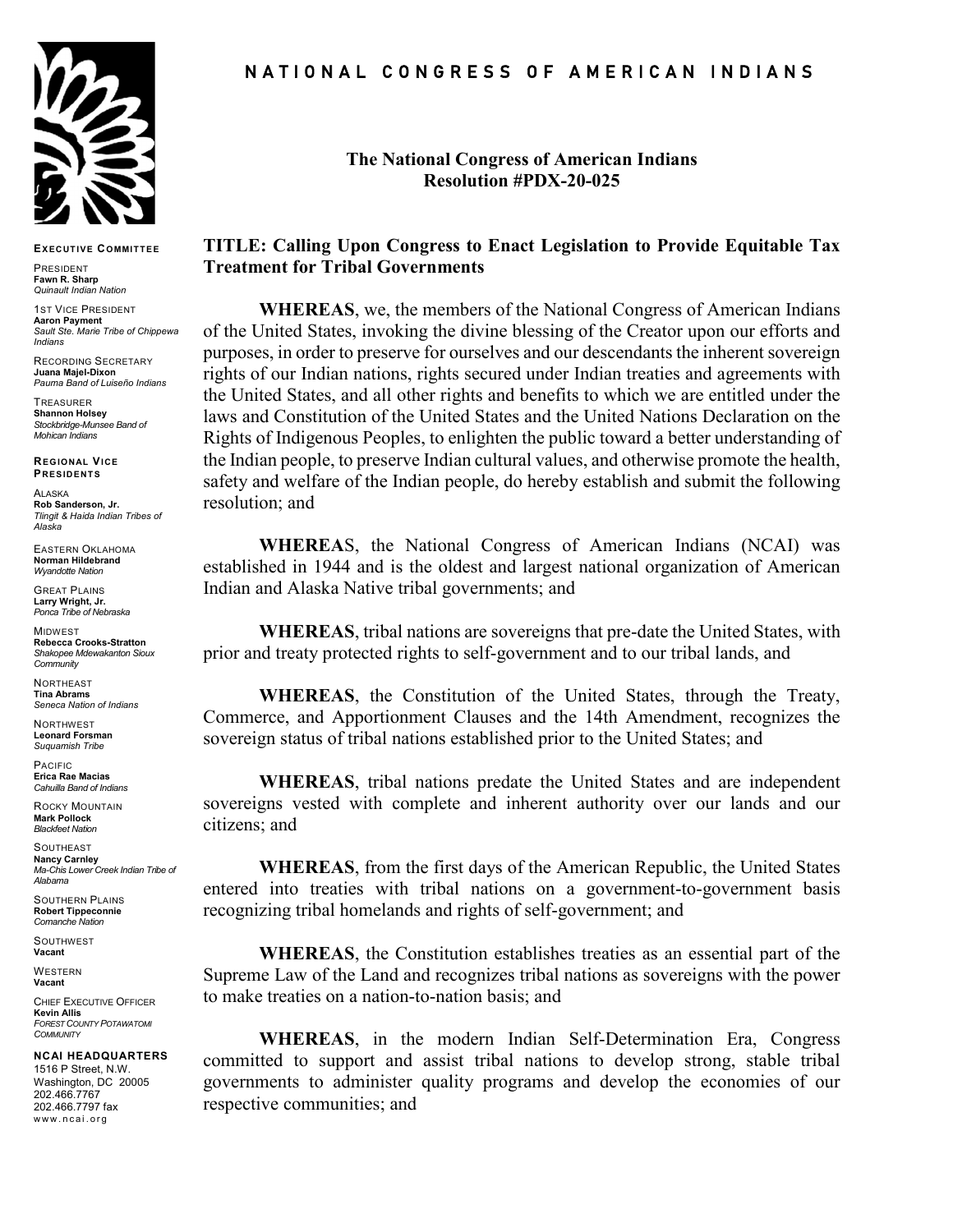**WHEREAS**, tribal nation's priorities must be included in federal tax policy because under the Internal Revenue Code, tribal nations are left without many of the benefits, incentives, and protections provided to state and local governments, and this inequity significantly handicaps tribal authority to provide much needed government revenue for tribal programs and prevents economic growth on tribal lands; and

**WHEREAS**, Congress and the Administration had the opportunity to address these inequities when it considered and passed the first major overhaul of the Internal Revenue Code in three decades; and

**WHEREAS**, Congress and the Administration failed to include tribal priorities in the Tax Cuts and Jobs Act of 2017 and did not pass a tribal tax parity bill in the  $116<sup>th</sup>$  Congress despite calls by Indian Country via resolutions #MOH-17-011, Equitable Treatment for Tribal Nations in Congressional Tax Reform, #ABQ-19-081, Calling on Congress to Immediately Enact Legislation to Provide Tribal Nations Tax Parity and Spur Tribal Economic Development, #ABQ-19-020, Support for Legislative Efforts to Increase Tribal Access to New Markets Tax Credits, and #ABQ-19-084, Calling on Congress to Provide Tax Fairness for Tribal Youth; and

**NOW THEREFORE BE IT RESOLVED**, that the National Congress of American Indians (NCAI) incorporates the above resolutions by reference and calls on Congress to uphold its treaty and trust obligations to tribal nations by passing legislation that honors the sovereign status of tribal nations and promotes the growth of tribal economies advancing tribal nations' self-determination and self-reliance goals; and

**NOW THEREFORE BE IT RESOLVED** that to promote tax equity and fairness for tribal nations and parity with state and local governments, Congress should enact legislation in the following areas:

- **Low Income Housing Tax Credits (LIHTC):** LIHTC provides tax incentives, via state allocations, to developers to create affordable housing. Tribal nations have been left out of this program and should have increased access to Low Income Housing Tax Credits by including Indian Country in the direct allocation of these credits.
- **New Markets Tax Credits (NMTC):** The NMTC Program attracts private capital to economically distressed communities with tax credits to investors. The rate of NMTC deployment in Indian Country is low. Proportional allocation modeled after the rural allocation and incentives would address this issue by bringing capital investment in tribal infrastructure and employment to Indian Country.
- **Tax-Exempt Bond Parity:** State and local governments can issue tax-exempt bond debt for commercial activity to raise revenue. Tribal nations are permitted to only issue bonds for essential government functions and not economic development activity. This restricts economic stimulus and limits bond market access for tribal nations.
- **Indian Employment Tax Credit Improvement:** The Indian Employment Tax Credit promotes job creation on Indian lands. The program was enacted more than 25 years ago and needs improvement: Congress should simplify, expand, and make the Indian Employment Tax Credit permanent to increase Indian Country jobs and opportunity.